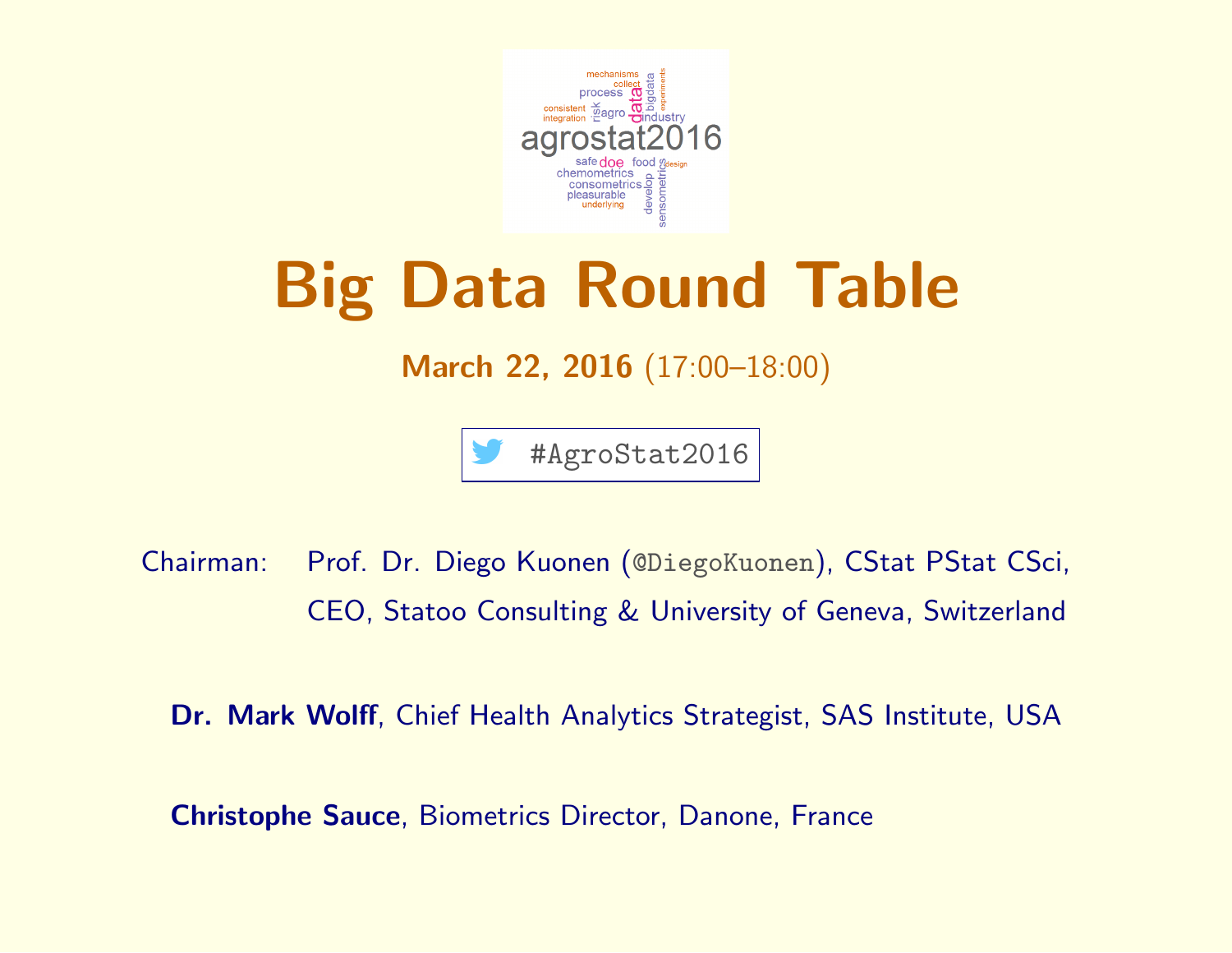## 'The four Vs' provide a definition of big data

- 'Volume'  $|$ : 'data at rest', *i.e.* the amount of data  $(\rightsquigarrow$  'data explosion problem'), with respect to the number of observations ( $\rightsquigarrow$  'size' of the data), but also with respect to the number of variables  $(\leadsto \text{ 'dimensionality' })$  of the data);
- 'Variety' : 'data in many forms', 'mixed data' or 'broad data', *i.e.* different types of data (e.g. structured, semi-structured and unstructured, e.g. log files, text, web or multimedia data such as images, videos, audio), data sources (e.g. internal, external, open, public), data resolutions (e.g. measurement scales and aggregation levels) and data granularities;
- $\mid$  'Velocity'  $\mid$ : 'data in motion' or 'fast data', *i.e.* the speed by which data are generated and need to be handled (e.g. streaming data from machines, sensors and social data);
- | 'Veracity' |: 'data in doubt', *i.e.* the varying levels of noise and processing errors, including the reliability ('quality over time'), capability and validity of the data.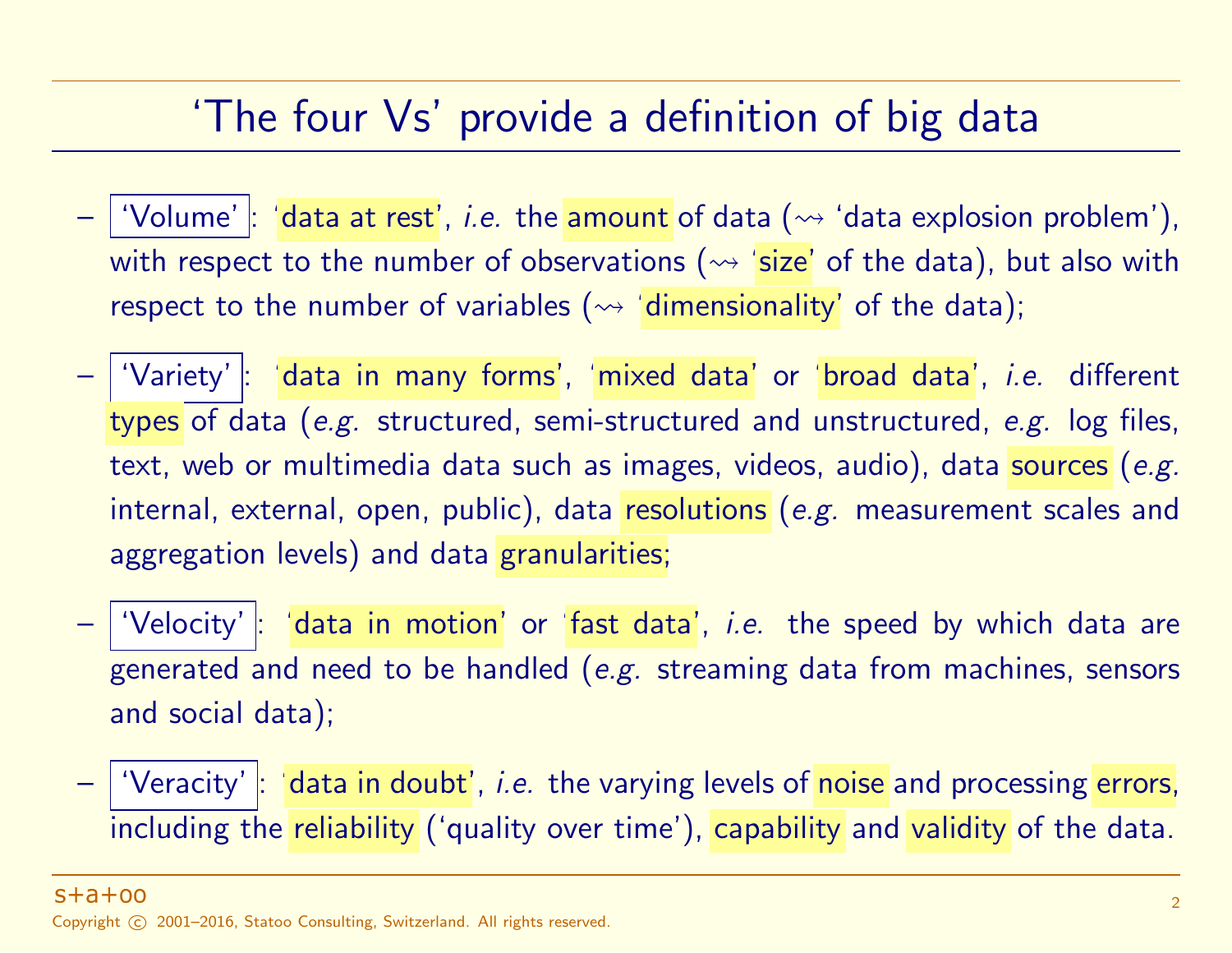## Key principles for big data analytics' success

- Do not neglect the following four principles that ensure successful outcomes:
	- use of sequential approaches to problem solving and improvement, as studies are rarely completed with a single data set but typically require the sequential analysis of several data sets over time;
	- having a strategy for the project and for the conduct of the analysis of data ( $\rightarrow$ 'strategic thinking' |);
	- carefully considering data quality and how data will be analysed ( 'data pedigree'); and
	- applying sound subject matter knowledge ('domain knowledge' or 'business knowledge'), which should be used to help define the problem, to assess the data pedigree, to guide analysis and to interpret the results.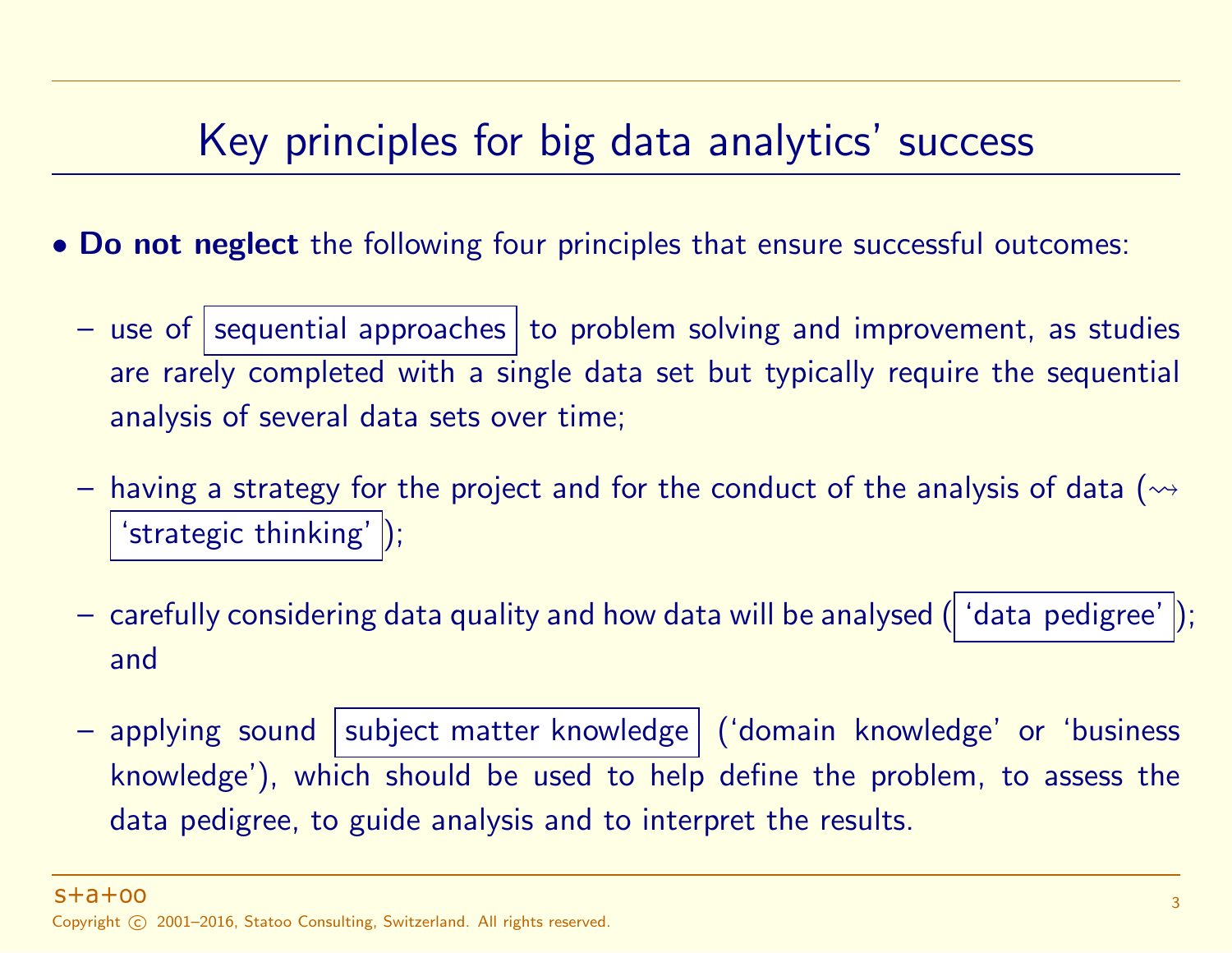'The data may not contain the answer. The combination of some data and an aching desire for an answer does not ensure that a reasonable answer can be extracted from a given body of data.'

John W. Tukey, 1986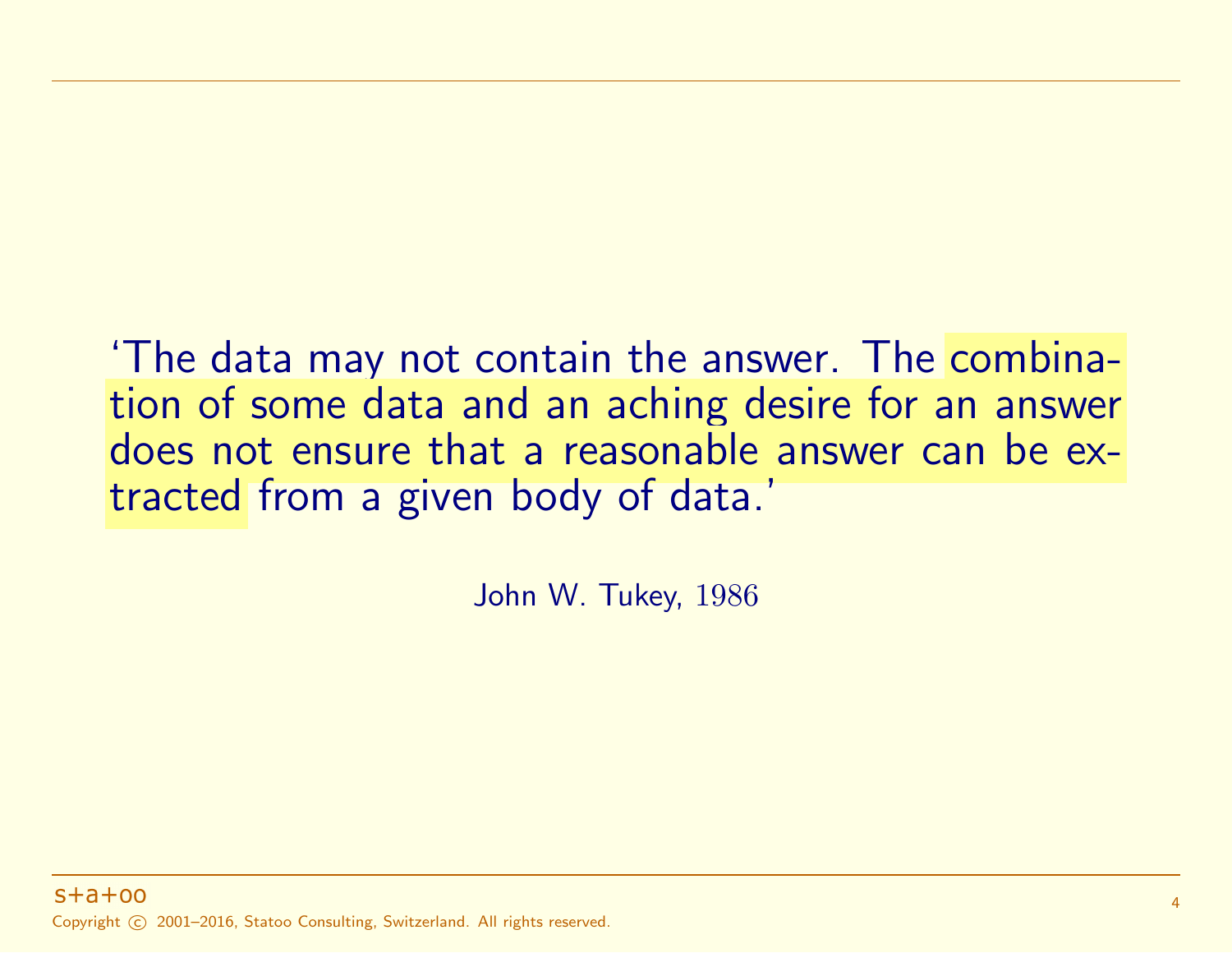'To properly analyze data, we must first understand the process that produced the data. While many ... take the view that data are innocent until proven guilty, ... it is more prudent to take the opposite approach, that data are guilty until proven innocent.'

Roger W. Hoerl, Ronald D. Snee and Richard D. De Veaux, 2014

Source: Hoerl, R. W., Snee, R. D. & De Veaux, R. D. (2014). Applying statistical thinking to 'big data' problems. Wiley Interdisciplinary Reviews: Computational Statistics, 6, 222–232.